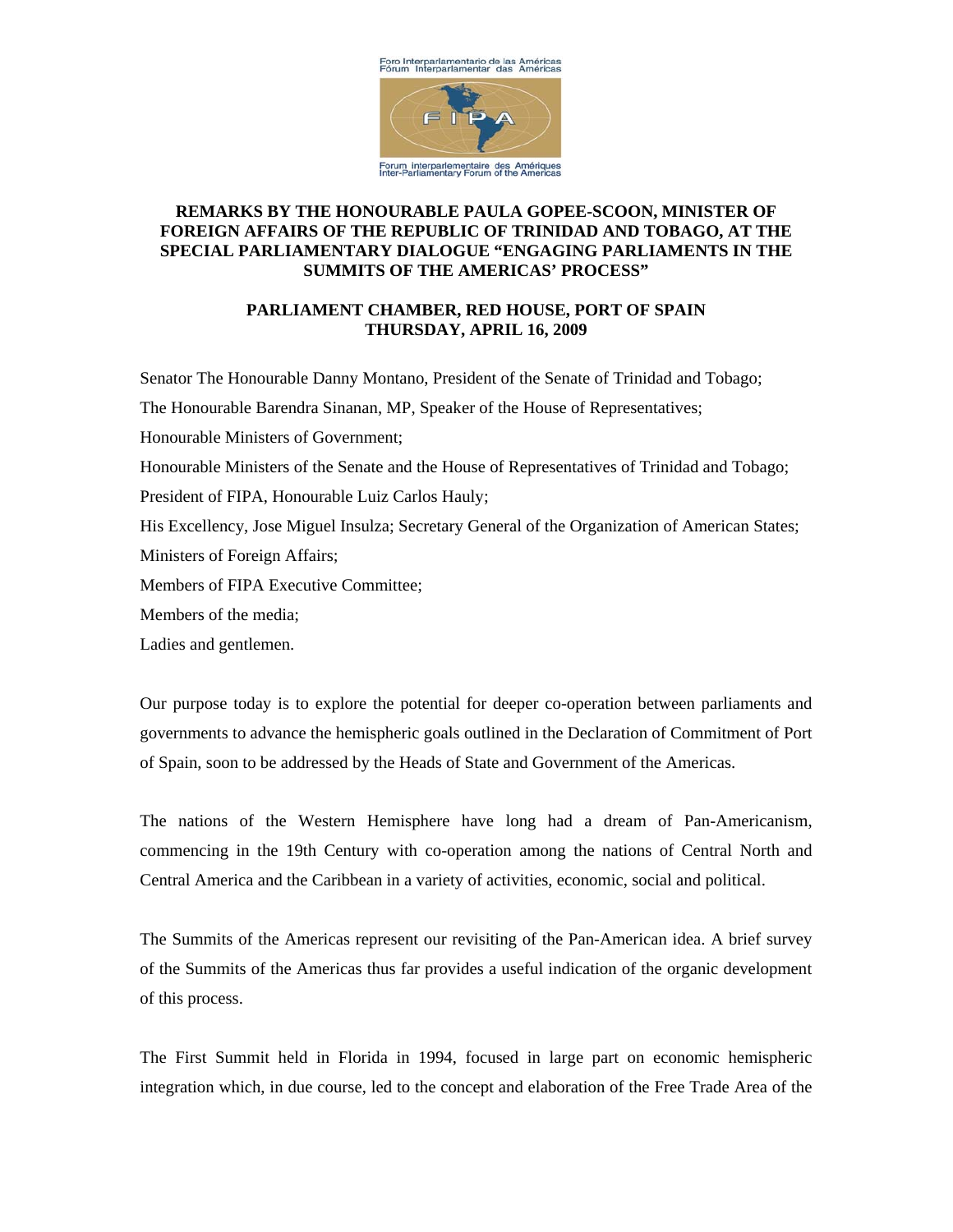

Americas (FTAA). Its establishment was envisaged by 2005, and major tenets included such principles as market access, investment, government procurement, anti-dumping and countervailing duties, agriculture and intellectual property rights.

The Second Summit in Chile in 1998, revealed their concerns of the period; education, democracy and human rights, poverty elimination, the environment, sustainable development, energy and international action against drug trafficking. The Declaration of Santiago affirmed the following:

- Strengthening of the co-operation forged by the Inaugural Summit held in Miami;
- The benefits of open-market based trades since the Miami Summit;
- The opportunities forged by the process of globalization, making mention also of the inherent disparities occasioned by globalization;
- The importance of continuity between Summits;
- The benefits of continued negotiation of the FTAA;
- The contribution of international regional bodies in the hemisphere;
- The need to address gender discrimination and equal rights;
- The importance of the American Declaration of the Rights and Duties of Man;
- The problem of inequity and social exclusion;
- The importance of environmental protection for sustainable development; and
- The need to strengthen energy links between countries of the hemisphere and to intensify trade in the energy sector.

Quebec was the venue of the Third Summit and the Quebec Summit floated, among other things, agri-business as a tool for poverty reduction and championed also the contribution of migrants to society.

Quebec coined the phrase "Connecting the Americas" and made emphasis on ICTs for education. Social equity, economic development and cultural diversity were discussed, and of interest is the hosting in this period of the indigenous conclave in Guatemala and the Indigenous Peoples' Summit in Ottawa.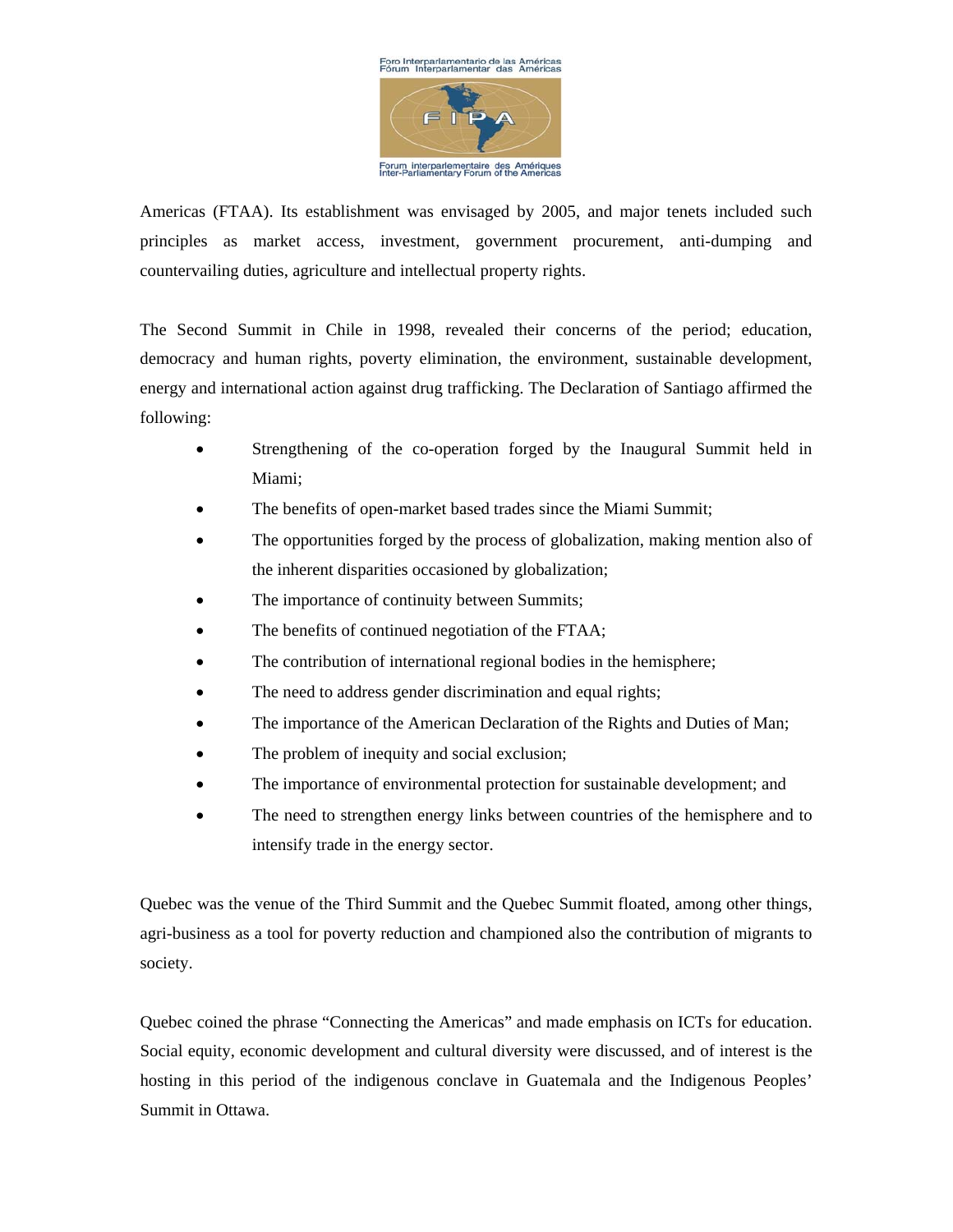

Quebec was notable also for its stress on the importance of implementation by Foreign Ministers of mandates of the Summit, in this instance, via the reform of the Organization of American States. Civil society and its inclusion came to the fore in Quebec. My Canadian colleagues will agree that the themes of the Quebec Summit reflect the strategies of that area, and it may be noted the backdrop of the events of the 9/11 tragedy.

The Inter-American Democratic Charter and the convening of the Inter-American Committee Against Terrorism occurred at this time, and Quebec provided a memorable phrase which continues to resonate today, "Committed to making this the Century of the Americas". The topics of that Summit revealed both the spirit of the time and the change in the agenda required to deal with our hemispheres' ills, renewable energy, poverty and inequality, natural disaster mitigation, migrants and trafficking of persons, most of them requiring a drug interdiction strategy to combat the global drug trade and its related ills, namely, violence and corruption and measures to combat HIV/AIDS.

Remedies identified included free and open economies, market access, capital financial stability, sustained investment flows, public policies, access to technically oriented human resource development and training. It was hoped that all this would lead to eradication of poverty and the reduction by 50 per cent of the rank of the poor by 2015.

Then, the Fourth Summit of the Americas was held in Mar del Plata, Argentina, and it emphasized a framework for decent work. The Declaration of Mar del Plata: "Creating Jobs to Fight Poverty and Strengthen Democratic Governance", spoke clearly of remedies for the ills of this hemisphere. The remedies, at that time, were seen as growth and employment, jobs to fight poverty, training of the labour force, micro-enterprises and small and medium sized enterprises as the engine of growth, employment generation and citizen participation. It advocates raising the standard of living and democratic governance as a weapon against poverty, inequality, hunger and social exclusion.

Following, therefore, on the heels of the Fourth Summit of the Americas and the awareness that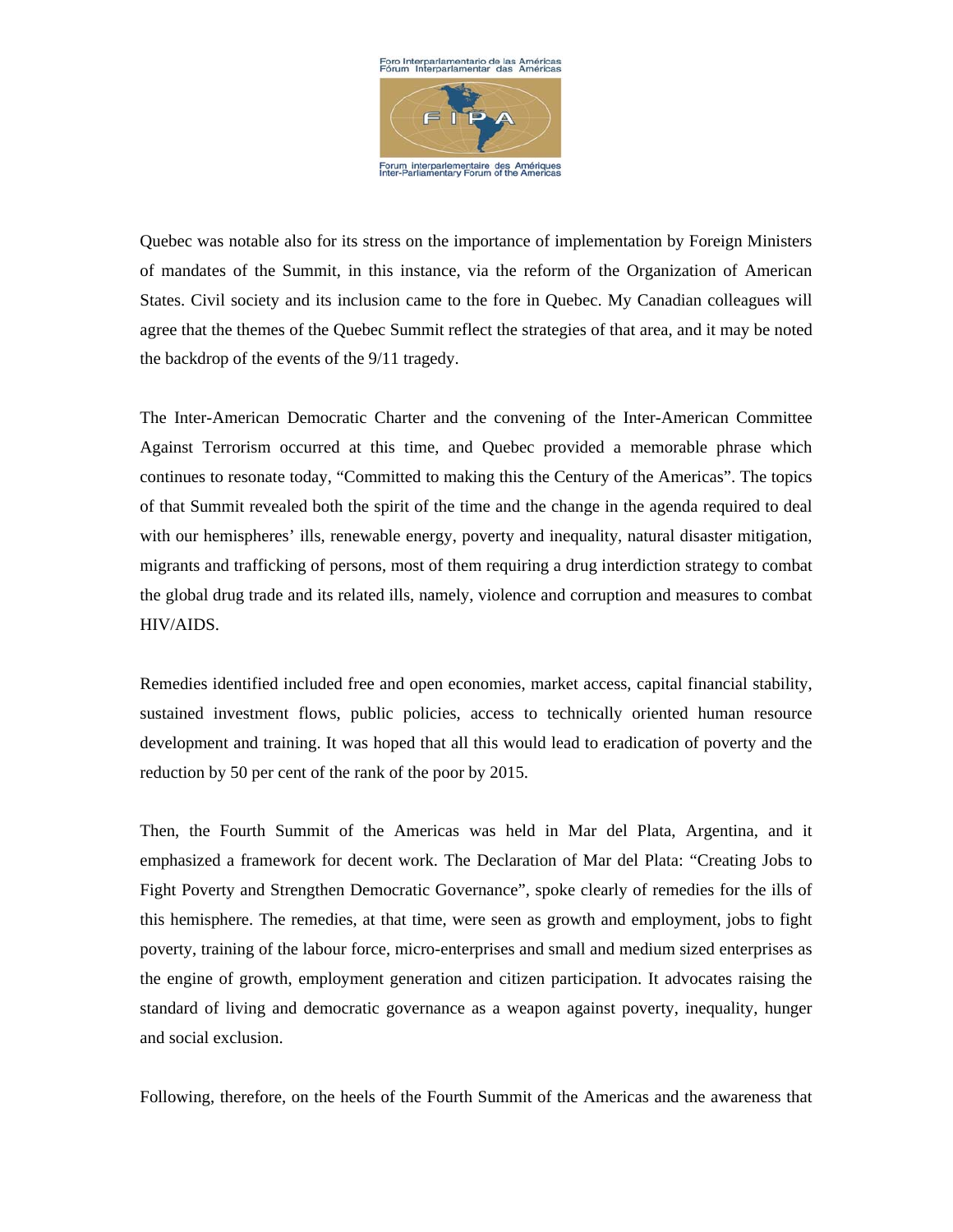

there were deficiencies in the approach or lack of implementation, in the Declaration of Port of Spain at the 5th Summit of the Americas and at the urging of Prime Minister Manning, one sees the emphasis on implementation.

The theme of the Fifth Summit of the Americas is: "Securing Our Citizen's Future by Promoting Human Prosperity, Energy Security and Environmental Sustainability."

In a break with the tradition of the Summits of the American Process, only one declaratory document will be approved by the Heads of State and Government. The document, the Declaration of Commitment of Port of Spain, has 66 paragraphs and is sub-divided into a preamble and six sections and the sections are: Promoting human prosperity. The one thread which has woven throughout the declaration is the citizens of the Americas in the future of the hemisphere. The section in the Declaration of Commitment of Port of Spain on promoting human prosperity is the most detailed of the declaration. The challenges include poverty and vulnerability, so that there must be continued promotion of access to education, health, nutrition, energy and basic social services. This is particularly relevant in the current economic and financial crisis.

With regard to promoting energy security, energy is seen as essential to improving the standard of living of the citizens of the Americas. There are a range of policies and initiatives in the energy security agenda of the Western Hemisphere. It is expected that there will be co-operation to improve the security, the safety, the quality, the reliability and protection of critical energy infrastructure and supplied networks. There is also a need to develop co-operation strategies to promote access to reliable, efficient, affordable and clean energy.

Promoting environmental sustainability, the Declaration recognizes the adverse effect of climate change on all countries, in particular, small island developing states and countries with low-lying coast. There is also reaffirmation and the commitment to stabilize greenhouse gas concentrations and the positive impact decocts in greenhouse gas emissions will have.

As to strengthening public security, there is widespread understanding in the Declaration of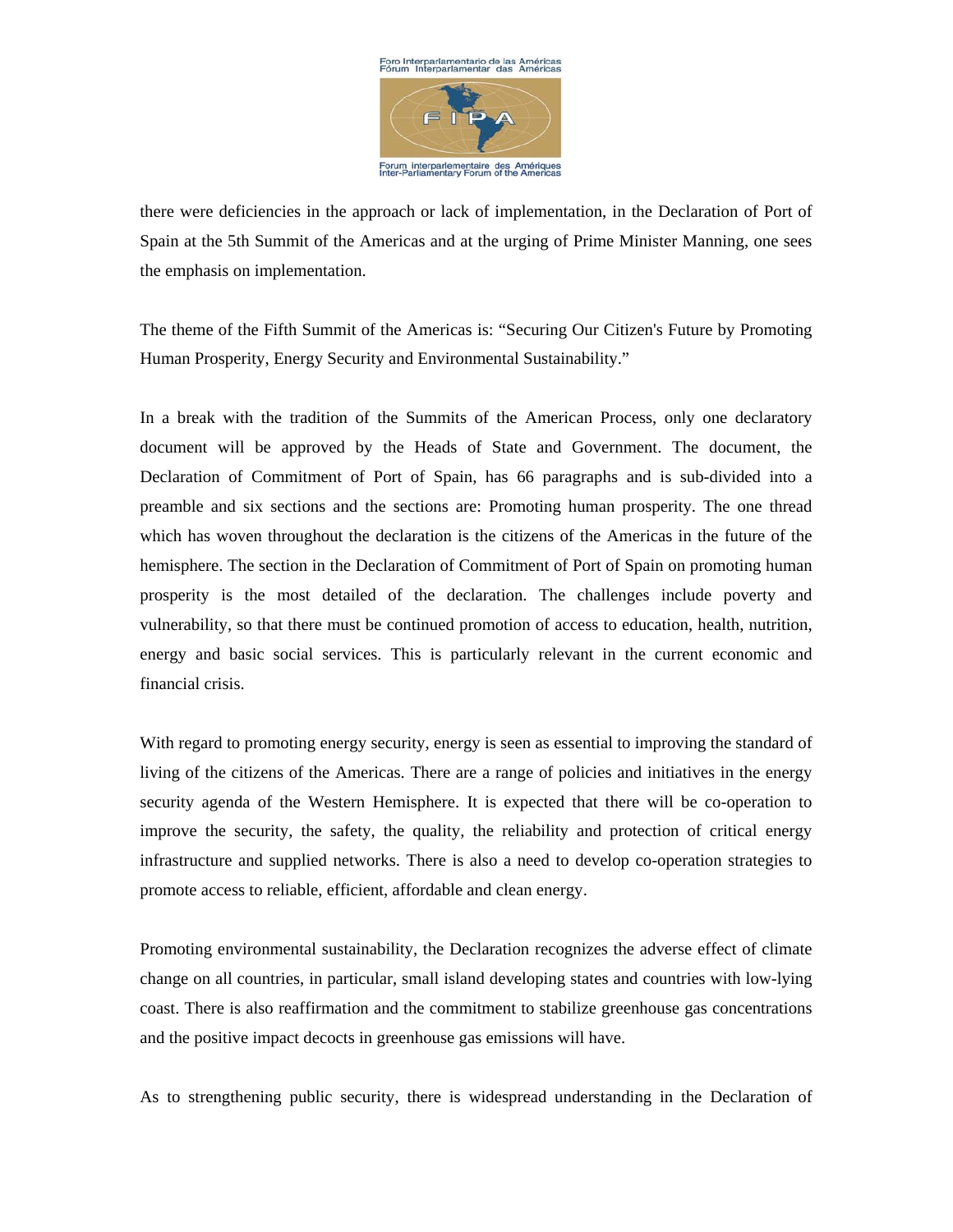

various threats facing the Americas, and there will be commitments to fight all forms of transnational organized crimes to enhance co-operation and adequate resources.

As to democratic governance, the Government of Trinidad and Tobago pays great attention to the role of democratic governance in its nation building and in the country's overall development. Our Vision 2020 operational plan 2007-2010 contains specific strategies to strengthen governance systems and practices in both the public and private sectors. These would include: fostering a culture of good governance and integrity, as well as reducing the opportunities for corruption and the abuse of power.

We are, therefore, encouraged that these elements are reflected in the Declaration of Commitment of Port of Spain. It is equally appropriate for special mention to be made of the role of good governance at the local government level, and the importance of enhancing decentralization, local government and citizen participation.

Never to be forgotten in the enhancing of democratic governance is the respect for human rights and the enforcement of the rule of law. Our freedoms must never be taken for granted, and we must always try to ensure that the most vulnerable in our societies are cared for and have access to the basic necessities of life. This has been recognized in the Declaration and so is in tandem with our own domestic agenda.

A responsible government will, therefore, seek to ensure the welfare of its entire people and that its social and economic programmes will filter through the systems in place bringing security and prosperity. Again, these elements have been reflected in the Declaration, and we will work assiduously towards the implementation of the mandates contained in the document.

Another sub-theme is: "Strengthening the Summit of the Americas Follow-up and Implementation Effectiveness". We acknowledged that the current systems in place for the implementation of the mandates need improvement.

We, as parliamentarians, are duty bound to represent the people. Our focus must be on citizens.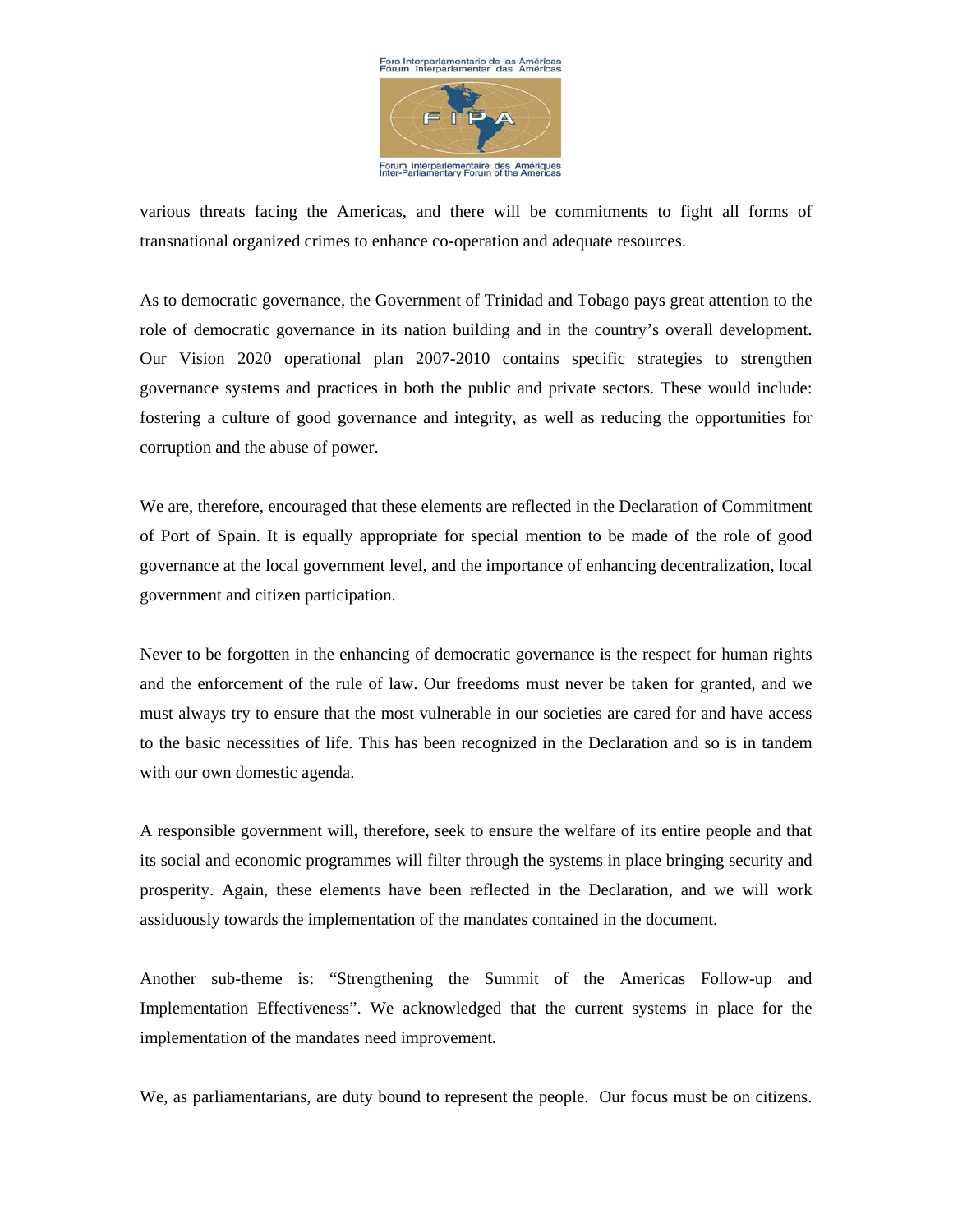

When citizens exercise their franchise they expect those elected or appointed to seek their interest impartially. The role of parliamentarians in posing pertinent questions therefore arises. It is their agenda, the people's agenda and not ours. I exhort you, colleagues, to use your influence to urge and support governments in fulfillment of their commitments expressed in the Summits.

Our Prime Minister advocated the adoption of one declaratory document which should reflect clear objectives, expectations and time frames for implementations, and I believe the Declaration of Port of Spain will achieve this.

Our role as parliamentarians, however, is to demand of the State the status of the implementation of mandates and to enquire into the status of the submission of contrary reports and their contents. Furthermore, we should introduce and support legislation which may be required to give effect to the targets set.

The Declaration of Commitment, for example, speaks to protecting the rights and dignity of persons with disabilities; enforcement of hemispheric treaties which pertain to the illicit trafficking in arms and ammunition, drug interdiction, all forms of transnational organized crime and kidnapping, the impact of criminal gangs, illicit trafficking in persons, the increased impact of crimes associated with the use of technology, including cyber crime, and legislation befitting these issues, and the result and mandates must be pursued and, indeed, some of this have already been pursued and introduced by our Government.

As parliamentarians, we are required to educate our citizens and our constituents on the contents of the Declaration of the Commitment to Port of Spain, so that there will be greater involvement on their part. This was clearly indicated by the inclusion of the provision which recognizes the role of local government in good governance. This has been deemed the tool for enhancing the role of citizens and strengthening democracy and attaining sustainable development. Colleagues, your parliamentary debates should provide avenues for the promotion of transparency and ethical behaviour.

The Declaration obliges us to insist that the State does, in fact, reaffirm its commitment to